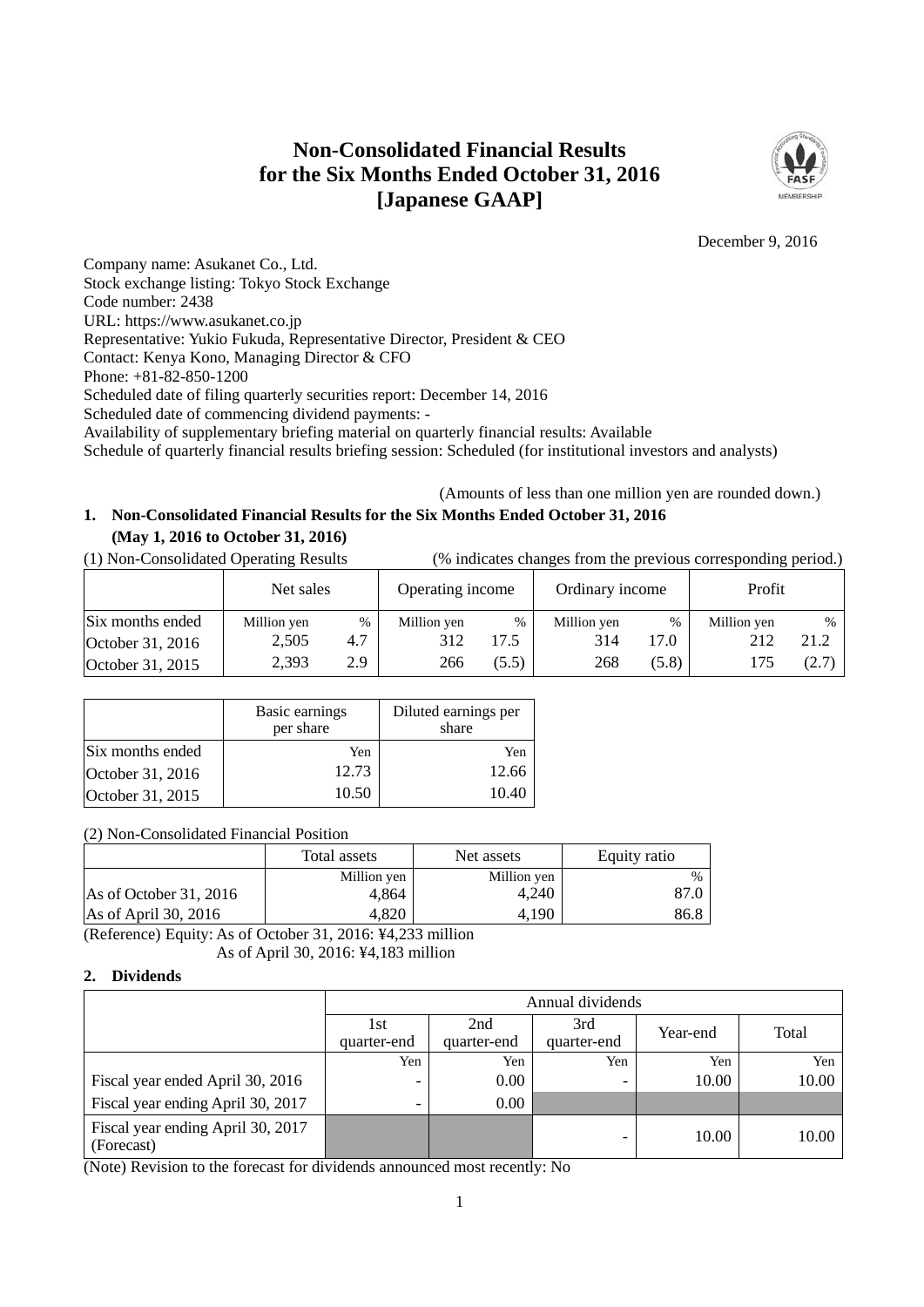# **3. Non-Consolidated Financial Results Forecast for the Fiscal Year Ending April 30, 2017 (May 1, 2016 to April 30, 2017)**

(% indicates changes from the previous corresponding period.)

|                            | Net sales   |      | Ordinary income<br>Operating income |                | Profit      |      | Basic earnings<br>per share |     |       |
|----------------------------|-------------|------|-------------------------------------|----------------|-------------|------|-----------------------------|-----|-------|
|                            | Million yen | $\%$ | Million ven                         | %              | Million yen | $\%$ | Million yen                 | %   | Yen   |
| Full year<br>$\sim$ $\sim$ | 5.461       | 5.6  | 800                                 | 2 <sub>5</sub> | 805         | .    |                             | 0.7 | 32.93 |

(Note) Revision to the financial results forecast announced most recently: No

### **\* Notes:**

(1) Accounting policies adopted specially for the preparation of quarterly financial statements: Yes

- (2) Changes in accounting policies, changes in accounting estimates and retrospective restatement 1) Changes in accounting policies due to the revision of accounting standards: No
	- 2) Changes in accounting policies other than 1) above: No
	- 3) Changes in accounting estimates: No
	- 4) Retrospective restatement: No

## (3) Total number of issued shares (common shares)

- 1) Total number of issued shares at the end of the period (including treasury shares): October 31 2016: 17,464,000 shares April 30, 2016: 17,464,000 shares
- 2) Total number of treasury shares at the end of the period: October 31, 2016: 726,541 shares April 30, 2016: 730,141 shares
- 3) Average number of shares during the period: Six months ended October 31, 2016: 16,734,113 shares Six months ended October 31, 2015: 16,734,496 shares

#### \* Presentation regarding the implementation status of the quarterly review procedures

These quarterly financial results are outside the scope of quarterly review procedures under the Financial Instruments and Exchange Act. At the time of disclosure of these quarterly financial results, quarterly review procedures for the quarterly financial statements have not been completed.

#### \* Explanation of the proper use of financial results forecast and other notes

The earnings forecasts and other forward-looking statements herein are based on information currently available to the Company and certain assumptions that the Company believes are reasonable, and actual results may differ significantly from these forecasts due to a wide range of factors.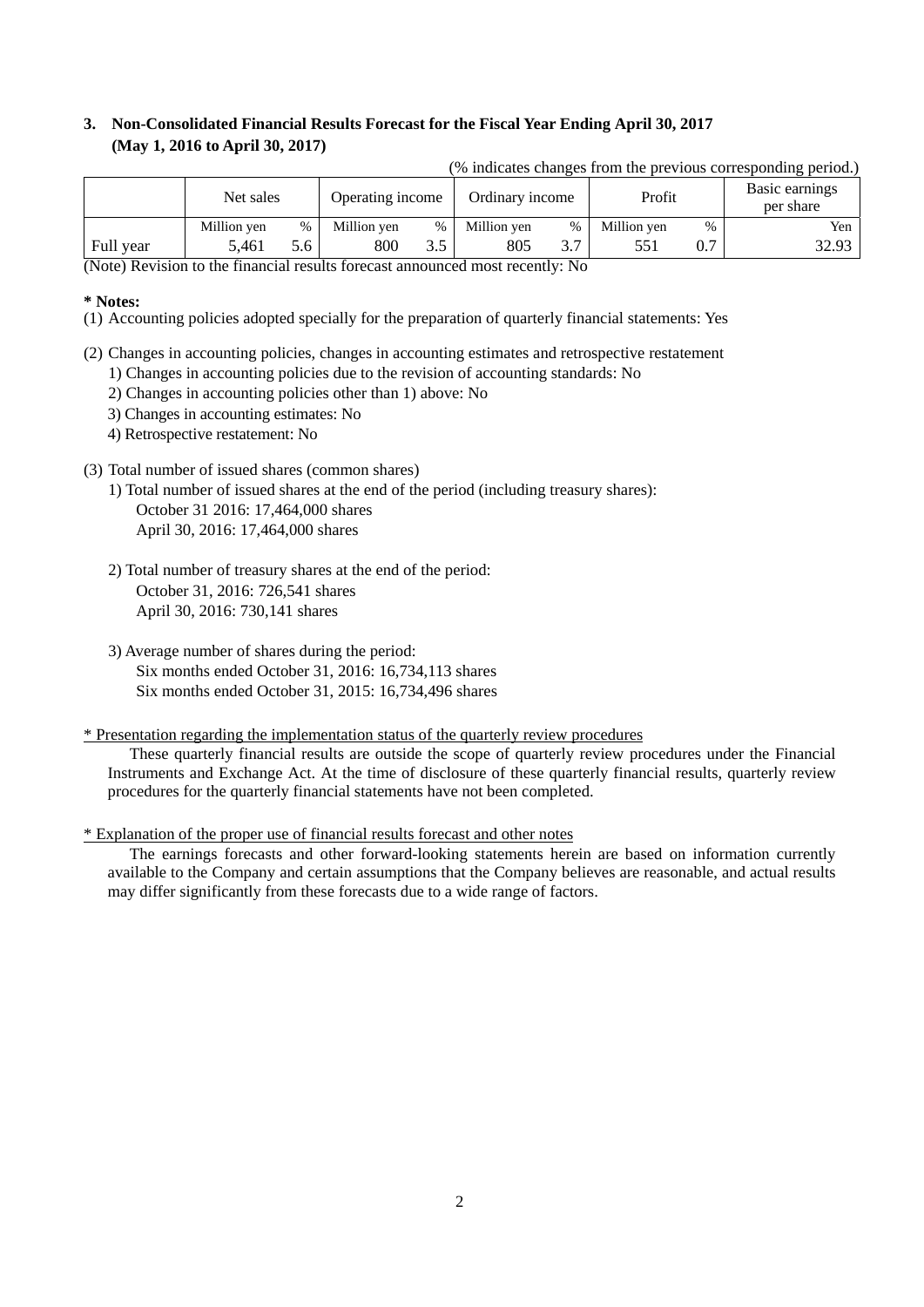### 4. Qualitative Information Concerning the Business Results

#### (1) Explanation of business results

During the cumulative first 2 quarters of this fiscal year, the economy of Japan continued on a gradual trend towards recovery as a result of continuing economic stimulus by the government and financial measures by the Bank of Japan. However the future of the global economy is uncertain as a result of factors including the effects of Brexit and slowdowns in the economies of emerging nations.

Asukanet operates three business areas, each with different positioning and characteristics. They are (1) the memorial design service business, which adds digital processing and remote output services for photos of the deceased to a funeral business that is largely unaffected by economic trends, (2) the personal publishing business, which provides ideas for new photo output methods that allow users to create complete photo collections beginning from just a single book, and (3) the aerial imaging business, which is utilizing unique, recently-developed technologies aiming to create a new market and achieve dreams.

The results for each business segment are as follows.

#### (Memorial design service business)

In this business, although there was a difficult struggle for income from processing of photos of the deceased during the first quarter, there was a recovery in the second quarter. In addition to steady growth in sales related to videos and other funeral presentations, there were also strong sales of hardware devices and frames. We also worked to increase penetration of the newly launched EC service for funeral companies.

In terms of costs, although there was an increase in PR expenses due to exhibits at exhibitions and other publicity, other expenses such as travel and transportation expenses, and costs of supplies, were suitably controlled.

As a result, sales were 1,127,753 thousand yen (102.3% year-on-year) and segment income was 340,540 thousand yen (102.5% year-on-year).

#### (Personal publishing service business)

In this business, we focused on developing new customers and increasing sales from existing customers by means such as conducting seminars for the professional photography market in 13 locations across Japan, and releasing new products. As a result, there was steady growth in sales to professional photographers.

For ordinary consumers, in addition to exhibiting at events and conducting various campaigns, we also carried out programs such as adding new products and expanding user support. However there is a harsh competitive environment and acquiring new customers is difficult. Sales to ordinary consumers were below expectations. On the other hand, there was steady growth in sales related to OEM supply, and the operating rate also improved.

As a result, sales were 1,354,420 thousand yen (106.9% year-on-year), and segment income was 242,891 thousand yen (117.8% year-on-year).

#### (Aerial imaging business)

This business was launched in March 2011, aiming to create a market through new photo and video expressions utilizing aerial imaging technologies.

In this business, we are placing top priority on the AI plate which is capable of projecting images in mid-air. Although sufficient cost reductions in the glass plates have not been achieved, by pursuing multiple production routes we have been able to improve quality and are also able to produce large-size plates.

For resin plates, we are continuing to carry out trials using both a new production method and the same method as for glass plate production. Prototype resin plates made using the same method as for glass plate production is small-size plates, however they are generating sales. On the other hand, the largest issue for the new production method is the mirror-finishing (vapor deposition) process, and a technical solution to this issue has not yet been achieved. We are expanding our options and continuing with a variety of trials, however it is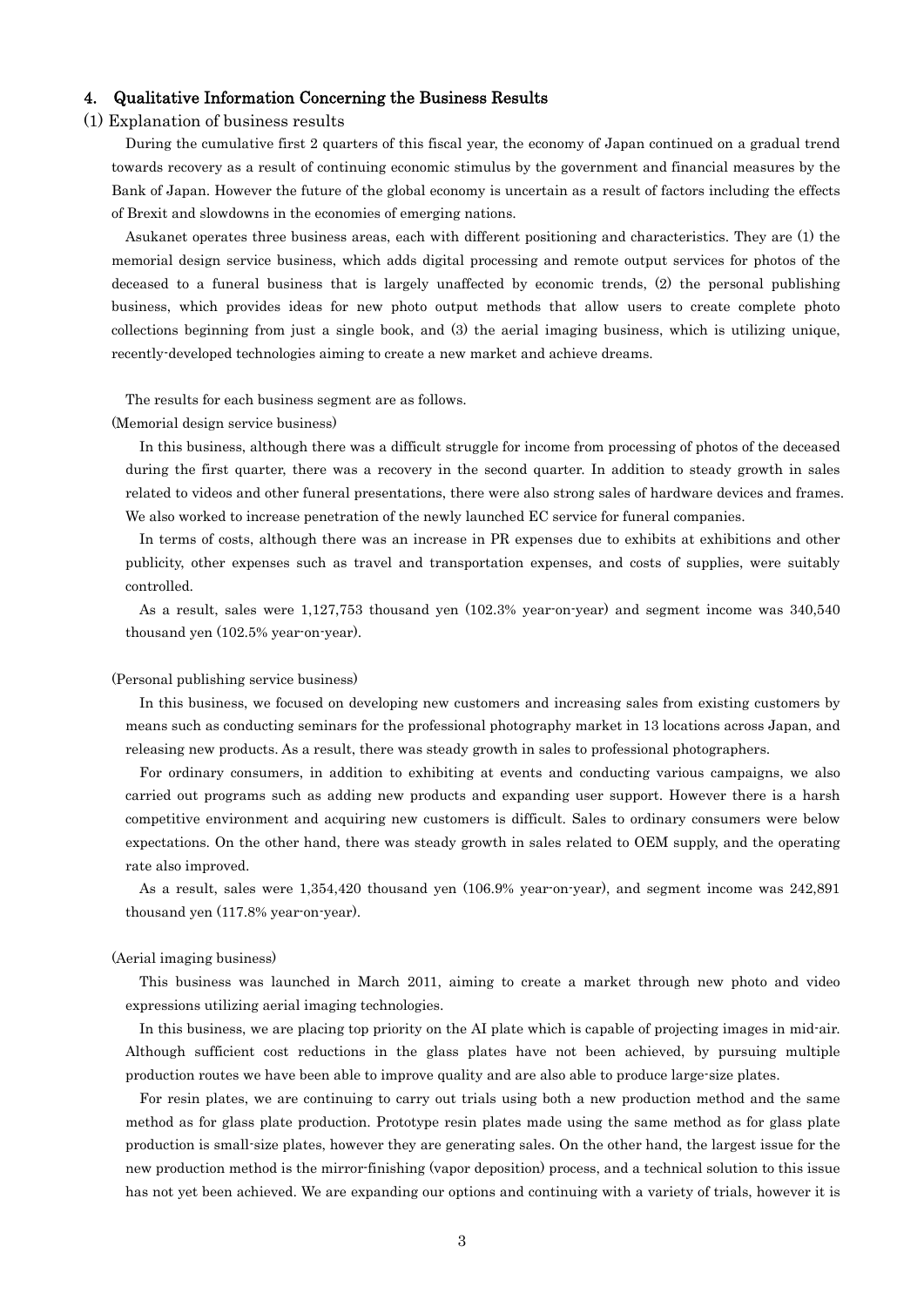requiring more time than we expected. Our plan is to decide on either the new production method or the glass plate production method by the end of this fiscal year at the latest.

In the area of marketing, we exhibited at the Tokyo Design Week exhibition in October 2016. The exhibits attracted considerable attention, and included interactive signage for designers and creators using a 1  $m<sup>2</sup>$ large plate, as well as an aerial imaging interface that allows precision operations. We have also been preparing for planned exhibits at overseas exhibitions beginning from March 2017. In the area of research, we are continuing with improvement trials for the use of retroflection (a technology we have already been developing) to create large-size plates with expanded fields of view.

As before, sales are restricted to sales for limited applications and small lot sales. This is primarily due to insufficient matching in the price area. We are also conducting sales of package products that include the case and sensors in addition to the plate. In terms of expenses, there were increases in R&D expenses and in personnel costs due to the addition of more employees, however because gross profit from panel sales increased, the segment loss shrunk.

As a result, sales were 23,279 thousand yen (100.4% year-on-year) and segment loss was 48,481 thousand yen (compared to a 54,304 thousand yen loss in the same period of the previous year).

As a result of the above, sales in the first 2 quarters of this fiscal year increased in each business area to reach 2,505,452 thousand yen (104.7% year-on-year). In terms of profit, primarily due to strong OEM supply growth in the personal publishing business, ordinary income was 314,196 thousand yen (117.0% year-on-year) and net income was 212,991 thousand yen (121.2% year-on-year).

## (2) Explanation concerning financial status

#### [1] Assets, liabilities, and net assets

Assets at the end of the first 2 quarters of this fiscal year increased by 44,485 thousand yen from the end of the previous fiscal year to reach 4,864,903 thousand yen. Despite a decrease in tangible fixed assets of 66,715 thousand yen, this result was primarily due to increases of 32,423 thousand yen in notes and accounts receivable, 39,853 thousand yen in merchandise and products, and 18,022 thousand yen in intangible fixed assets.

Liabilities at the end of the first 2 quarters of this fiscal year decreased by 5,260 thousand yen from the end of the previous fiscal year to reach 624,784 thousand yen. This was primarily due to a decrease of 10,300 thousand yen in income taxes payable.

Net assets at the end of the first 2 quarters of this fiscal year increased by 49,746 thousand yen from the end of the previous fiscal year to reach 4,240,118 thousand yen. Despite recording a net profit of 212,991 thousand yen, this result was primarily due to a decrease of 167,338 thousand yen in dividends from surplus.

#### [2] Cash flows

Cash and cash equivalents (hereafter referred to as "funds") during the first 2 quarters of this fiscal year increased by 8,683 thousand yen from the end of the previous fiscal year to reach 1,321,826 thousand yen. The status of each cash flow during these first 2 quarters and the causes thereof are as follows.

#### (Cash flow due to operating activities)

Funds acquired as a result of operating activities during the first 2 quarters of this fiscal year were 249,127 thousand yen (compared to 197,547 thousand yen acquired during the same period of the previous fiscal year). Despite recording net income before taxes of 314,183 thousand yen and depreciation expenses of 148,524 thousand yen, this result was primarily due to a recorded payment of 112,710 thousand yen in corporate taxes. (Cash flow due to investing activities)

Funds acquired as a result of investing activities during the first 2 quarters of this fiscal year were 75,353 thousand yen (compared to 140,130 thousand yen acquired during the same period of the previous fiscal year). This was primarily due to acquisition of book-binding equipment and other tangible fixed assets amounting to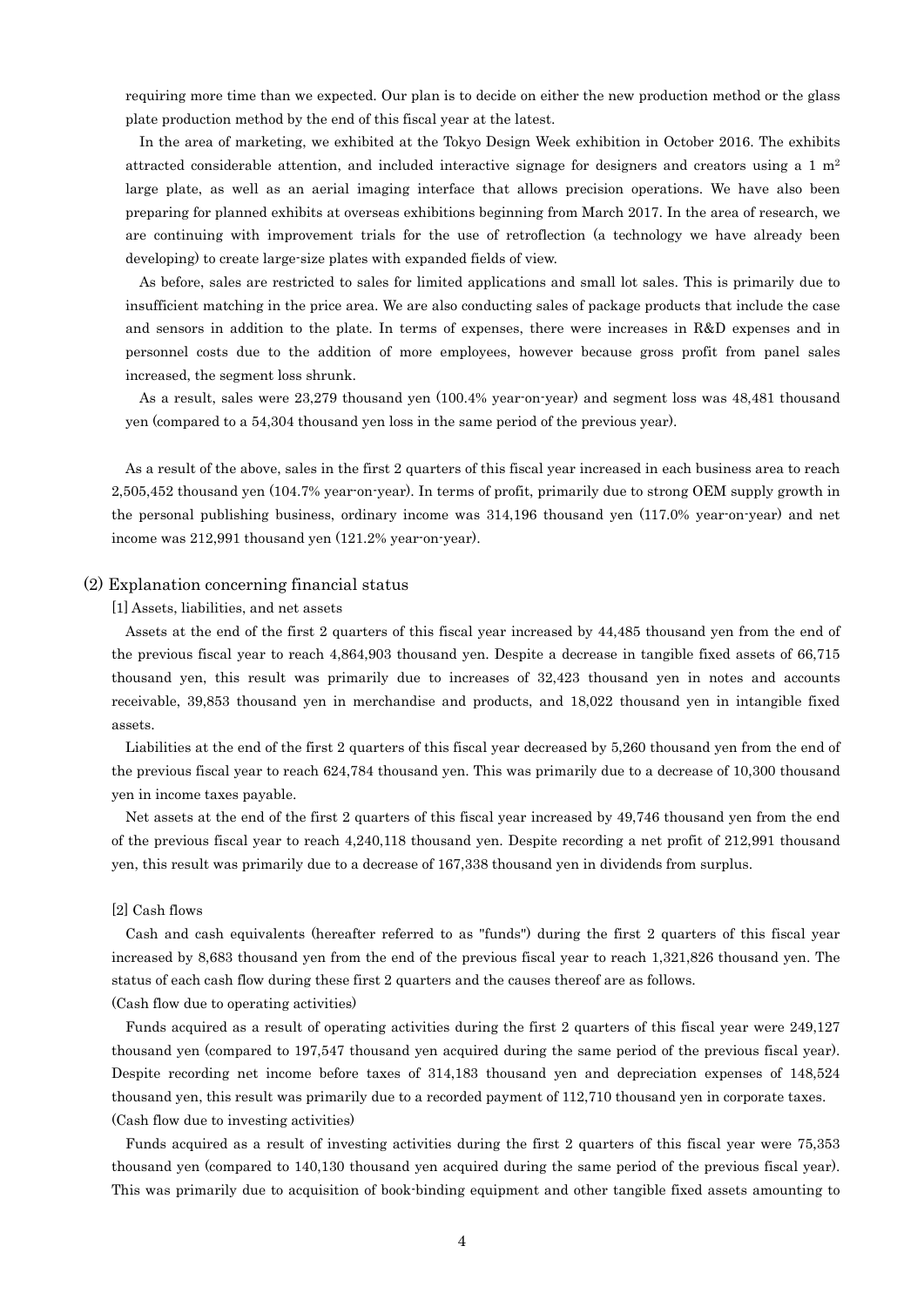34,603 thousand yen, and to the development of systems for photo collections and acquisition of other intangible fixed assets amounting to 39,724 thousand yen.

(Cash flow due to financing activities)

Funds acquired as a result of financing activities during the first 2 quarters of this fiscal year were 165,083 thousand yen (compared to 113,801 thousand yen acquired during the same period of the previous fiscal year). This was primarily due to payment of 165,839 thousand yen in dividends.

## (3) Explanation of results forecasts and other future predictions

At the present time, there has been no change to the predicted results for the year ending April 30, 2017 that were announced on June 10, 2016.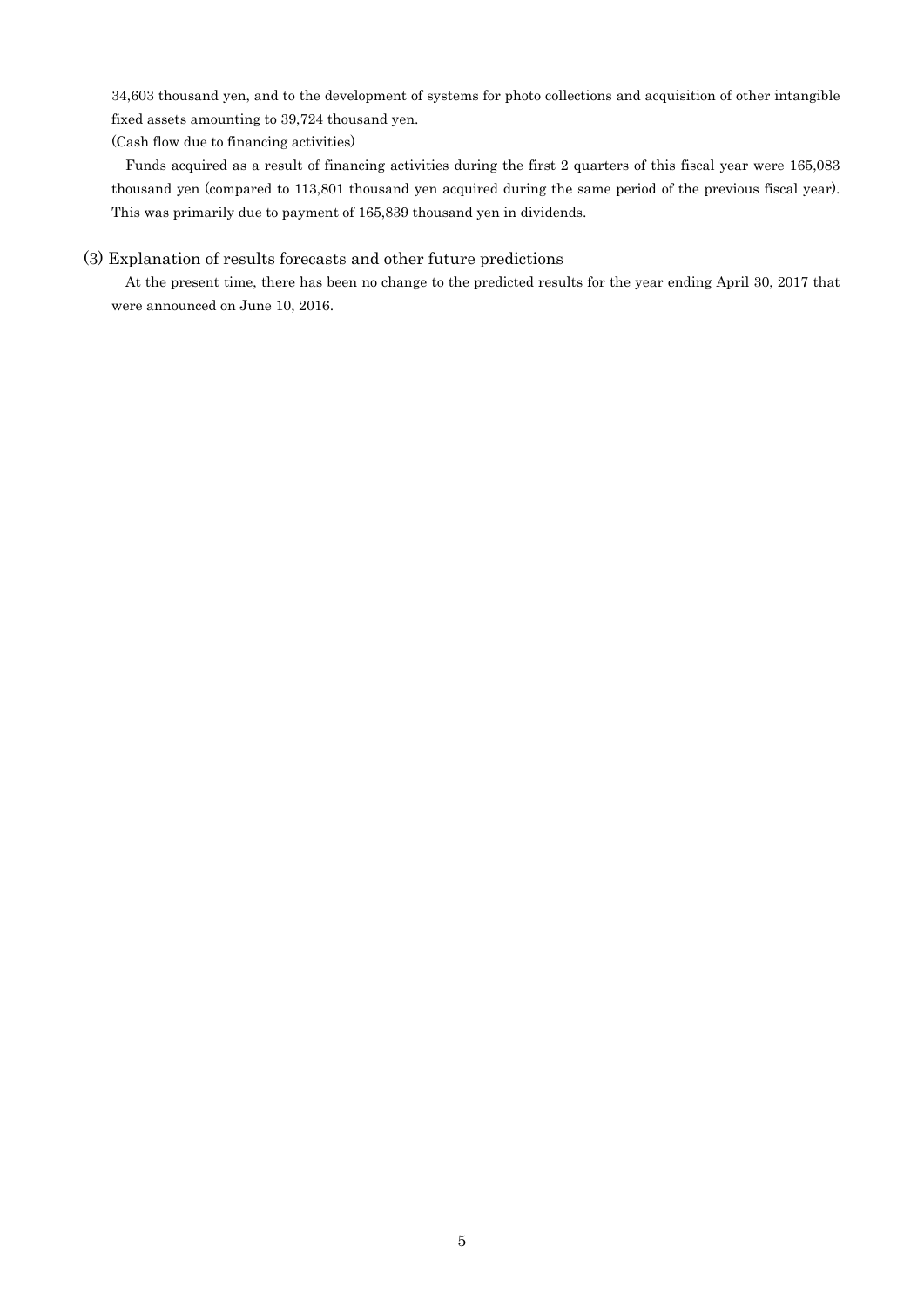# 5. Financial Statements for the First 2 Quarters

(1) Balance sheet

|                                                           |                                                | $(Units: 1,000s$ yen)                                                      |
|-----------------------------------------------------------|------------------------------------------------|----------------------------------------------------------------------------|
|                                                           | Previous fiscal year<br>(ended April 30, 2016) | First 2 quarters of the<br>current fiscal year<br>(ended October 31, 2016) |
| Assets                                                    |                                                |                                                                            |
| Current assets                                            |                                                |                                                                            |
| Cash and deposits                                         | 1,918,143                                      | 1,926,826                                                                  |
| Notes and accounts receivable-trade                       | 610,639                                        | 643,063                                                                    |
| Merchandise and products                                  | 123,936                                        | 163,790                                                                    |
| Work in progress                                          | 13,423                                         | 13,264                                                                     |
| Raw materials and supplies                                | 50,720                                         | 57,049                                                                     |
| Others                                                    | 90,046                                         | 93,967                                                                     |
| Allowance for doubtful accounts                           | (3,803)                                        | (4,726)                                                                    |
| Total current assets                                      | 2,803,106                                      | 2,893,235                                                                  |
| Fixed assets                                              |                                                |                                                                            |
| Tangible fixed assets                                     |                                                |                                                                            |
| Buildings, net                                            | 514,797                                        | 508,730                                                                    |
| Machinery and equipment, net                              | 552,201                                        | 489,264                                                                    |
| Land                                                      | 432,702                                        | 432,702                                                                    |
| Others, net                                               | 126,957                                        | 129,246                                                                    |
| Total tangible fixed assets                               | 1,626,659                                      | 1,559,943                                                                  |
| Intangible fixed assets                                   | 196,351                                        | 214,373                                                                    |
| Investments and other assets                              | 194,300                                        | 197,350                                                                    |
| Total fixed assets                                        | 2,017,310                                      | 1,971,667                                                                  |
| Total assets                                              | 4,820,417                                      | 4,864,903                                                                  |
| Liabilities                                               |                                                |                                                                            |
| Current liabilities                                       |                                                |                                                                            |
| Accounts payable-trade                                    | 123,714                                        | 119,820                                                                    |
| Income taxes payable                                      | 120,200                                        | 109,900                                                                    |
| Provision for bonuses                                     | 129,700                                        | 127,700                                                                    |
| Others                                                    | 249,796                                        | 260,880                                                                    |
| Total current liabilities                                 | 623,410                                        | 618,301                                                                    |
| <b>Fixed liabilities</b>                                  |                                                |                                                                            |
| Provision for retirement benefits                         | 6,634                                          | 6,482                                                                      |
| Total fixed liabilities                                   | 6,634                                          | 6,482                                                                      |
| Total liabilities                                         | 630,045                                        | 624,784                                                                    |
| Net assets                                                |                                                |                                                                            |
| Shareholders' equity                                      |                                                |                                                                            |
| Capital stock                                             | 490,300                                        | 490,300                                                                    |
| Capital surplus                                           | 606,585                                        | 606,585                                                                    |
| Retained earnings                                         | 3,400,136                                      | 3,445,205                                                                  |
| Treasury stock                                            | (315, 115)                                     | (313,562)                                                                  |
| Total shareholders' equity                                | 4,181,905                                      | 4,228,528                                                                  |
| Valuation and translation adjustments                     |                                                |                                                                            |
| Valuation difference on available-for-<br>sale securities | 2,086                                          | 5,424                                                                      |
| Total valuation and translation<br>adjustments            | 2,086                                          | 5,424                                                                      |
| Subscription rights to shares                             | 6,380                                          | 6,166                                                                      |
| Total net assets                                          | 4,190,372                                      | 4,240,118                                                                  |
| Total liabilities and net assets                          | 4,820,417                                      | 4,864,903                                                                  |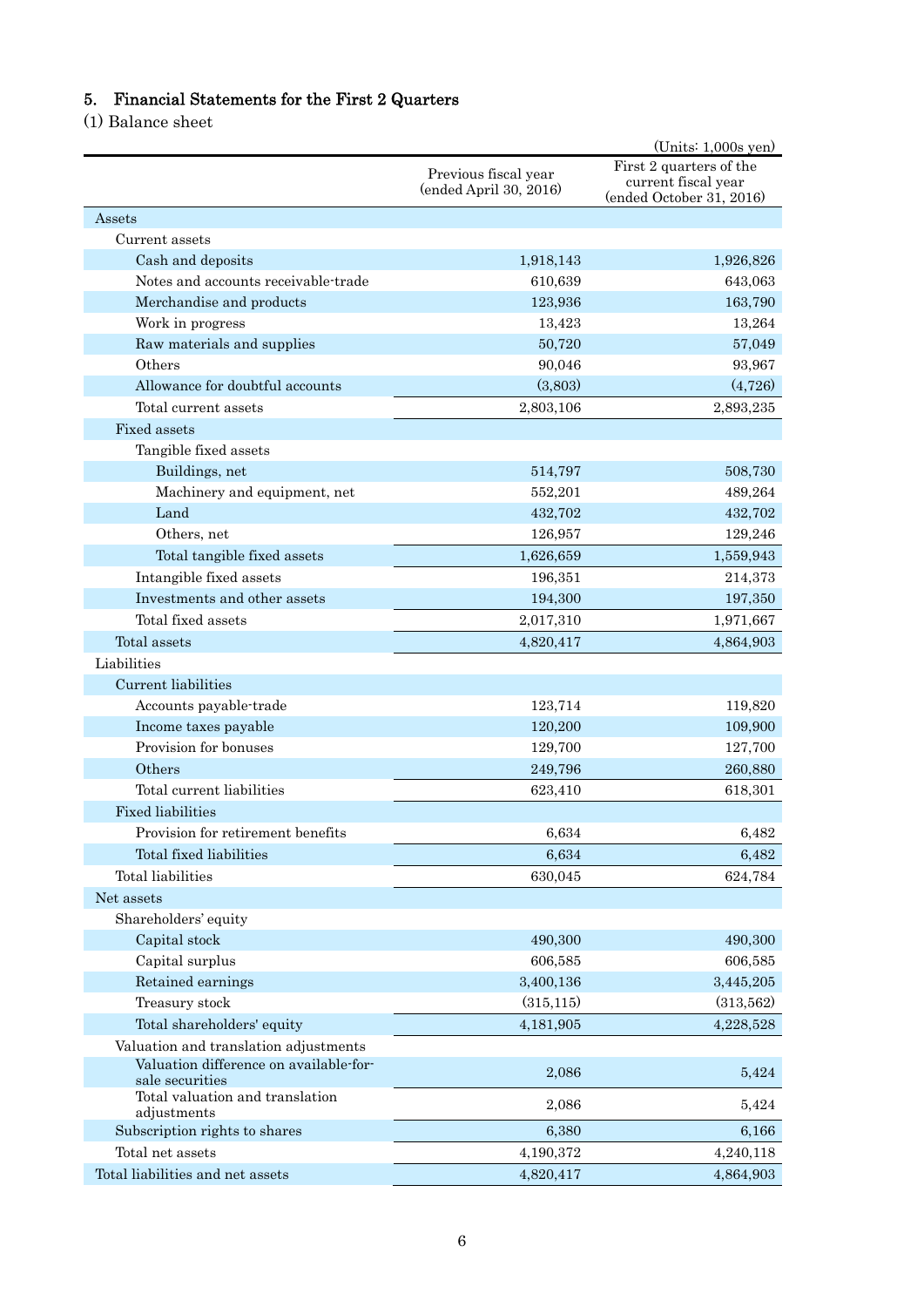# (2) Profit and loss statement

First 2 quarters of the fiscal year

|                                               |                                                 | $(Units: 1,000s$ yen)                                                                                         |
|-----------------------------------------------|-------------------------------------------------|---------------------------------------------------------------------------------------------------------------|
|                                               | First 2 quarters of the<br>previous fiscal year | First 2 quarters of the<br>current fiscal year<br>(May 1, 2015 – Oct. 31, 2015) (May 1, 2016 – Oct. 31, 2016) |
| Net Sales                                     | 2,393,934                                       | 2,505,452                                                                                                     |
| Cost of sales                                 | 1,212,538                                       | 1,255,955                                                                                                     |
| Gross profit                                  | 1,181,396                                       | 1,249,496                                                                                                     |
| Selling, general, and administrative expenses | 915,142                                         | 936,763                                                                                                       |
| Operating income                              | 266,253                                         | 312,733                                                                                                       |
| Non-operating income                          |                                                 |                                                                                                               |
| Interest received                             | 955                                             | 540                                                                                                           |
| Dividends received                            | 545                                             | 611                                                                                                           |
| Commissions received                          | 375                                             | 279                                                                                                           |
| Others                                        | 557                                             | 700                                                                                                           |
| Total non-operating income                    | 2,433                                           | 2,131                                                                                                         |
| Non-operating expenses                        |                                                 |                                                                                                               |
| Foreign exchange losses                       | 80                                              | 669                                                                                                           |
| Total non-operating expenses                  | 80                                              | 669                                                                                                           |
| Ordinary income                               | 268,607                                         | 314,196                                                                                                       |
| Extraordinary losses                          |                                                 |                                                                                                               |
| Loss on retirement of fixed assets            | 1,323                                           | 12                                                                                                            |
| Total extraordinary losses                    | 1,323                                           | 12                                                                                                            |
| Net income before taxes                       | 267,283                                         | 314,183                                                                                                       |
| Income taxes                                  | 91,605                                          | 101,192                                                                                                       |
| Net income                                    | 175,677                                         | 212,991                                                                                                       |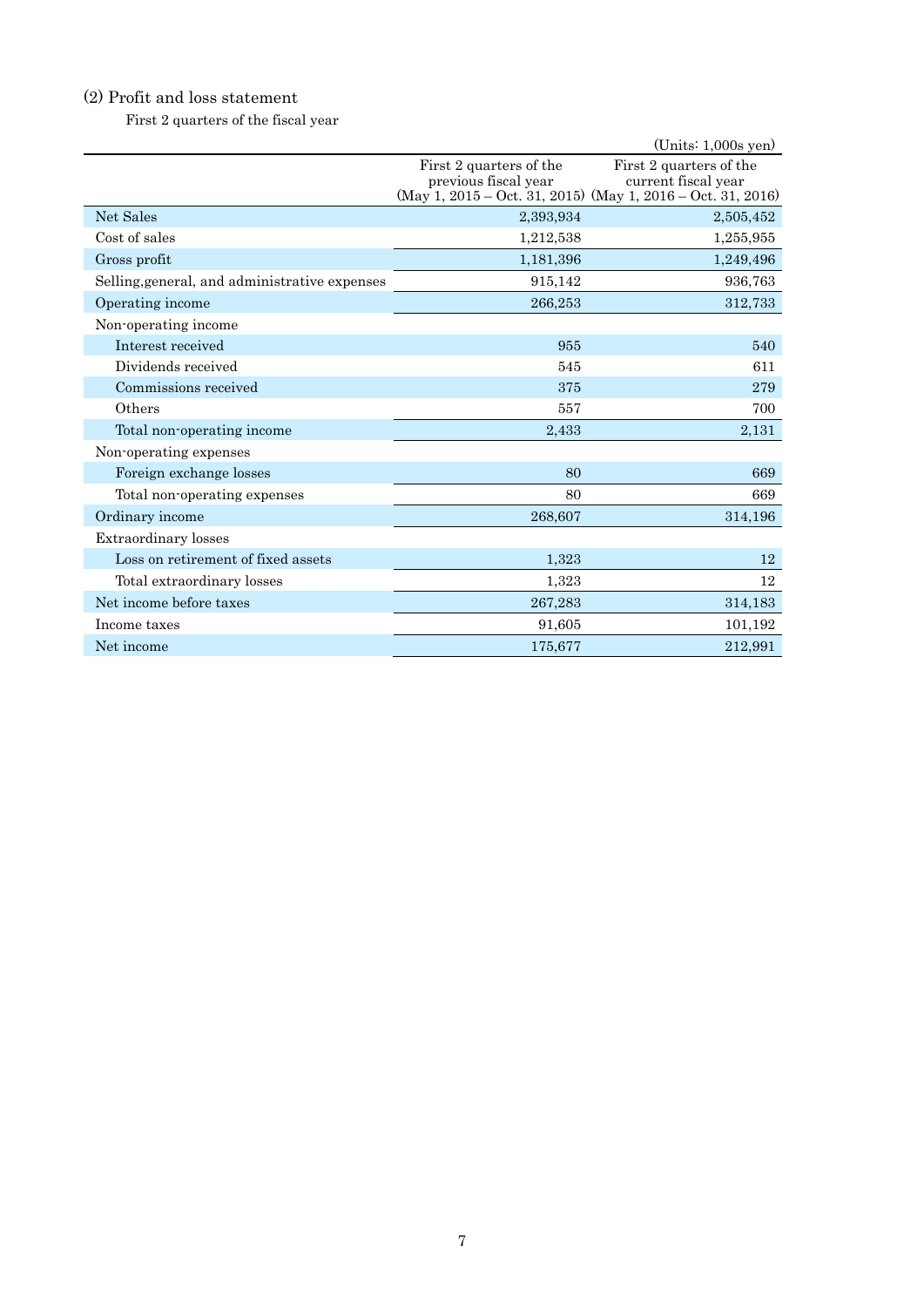# (3) Statement of cash flows

|                                                               |                                                 | $(Units: 1,000s$ yen)                                                                                             |
|---------------------------------------------------------------|-------------------------------------------------|-------------------------------------------------------------------------------------------------------------------|
|                                                               | First 2 quarters of the<br>previous fiscal year | First 2 quarters of the<br>current fiscal year<br>$(May 1, 2015 - Oct. 31, 2015)$ $(May 1, 2016 - Oct. 31, 2016)$ |
| Cash flows resulting from operating<br>activities             |                                                 |                                                                                                                   |
| Net income before taxes                                       | 267,283                                         | 314,183                                                                                                           |
| Depreciation expenses                                         | 129,879                                         | 148,524                                                                                                           |
| Stock compensation expenses                                   | 1,021                                           |                                                                                                                   |
| Increase (decrease) in allowance for<br>doubtful accounts     | 1,474                                           | 921                                                                                                               |
| Increase (decrease) in provision for<br>bonuses               | 6,100                                           | (2,000)                                                                                                           |
| Increase (decrease) in provision for<br>retirement benefits   |                                                 | (151)                                                                                                             |
| Interest and dividends received                               | (1,500)                                         | (1, 151)                                                                                                          |
| Foreign exchange losses (gains)                               | $\overline{2}$                                  | 7                                                                                                                 |
| Loss on disposal of fixed assets                              | 1,323                                           | 12                                                                                                                |
| Decrease (increase) in notes and accounts<br>receivable-trade | (47, 676)                                       | (32, 423)                                                                                                         |
| Decrease (increase) in inventory assets                       | (42, 344)                                       | (46,023)                                                                                                          |
| Increase (decrease) in accounts payable-<br>trade             | 24,762                                          | (3,893)                                                                                                           |
| Increase (decrease) in accrued<br>consumption taxes           | (32,665)                                        | (11,231)                                                                                                          |
| Others                                                        | (22,523)                                        | (5, 721)                                                                                                          |
| Subtotal                                                      | 285,136                                         | 361,050                                                                                                           |
| Interest and dividends received                               | 851                                             | 786                                                                                                               |
| Income taxes paid                                             | (88, 440)                                       | (112, 710)                                                                                                        |
| Cash flows due to operating activities                        | 197,547                                         | 249,127                                                                                                           |
| Cash flows due to investing activities                        |                                                 |                                                                                                                   |
| Payments into time deposits                                   | (5,000)                                         | (5,000)                                                                                                           |
| Proceeds from withdrawal of time<br>deposits                  | 5,000                                           | 5,000                                                                                                             |
| Purchase of property, plant, and<br>equipment                 | (96, 811)                                       | (34,603)                                                                                                          |
| Purchase of intangible fixed assets                           | (44, 555)                                       | (39, 724)                                                                                                         |
| Collection of loans receivable                                | 6,800                                           | 720                                                                                                               |
| Others                                                        | (5,563)                                         | (1,745)                                                                                                           |
| Cash flows due to investing activities                        | (140, 130)                                      | (75, 353)                                                                                                         |
| Cash flows due to financing activities                        |                                                 |                                                                                                                   |
| Cash dividends paid                                           | (132, 152)                                      | (165, 839)                                                                                                        |
| Purchase of treasury stock                                    | (48)                                            |                                                                                                                   |
| Proceeds from disposal of treasury stock                      | 19,236                                          | 756                                                                                                               |
| Others                                                        | (836)                                           |                                                                                                                   |
| Cash flows due to financing activities                        | (113, 801)                                      | (165,083)                                                                                                         |
| Effect of exchange rate on cash and cash<br>equivalents       | (2)                                             | (7)                                                                                                               |
| Net increase (decrease) in cash and cash<br>equivalents       | (56, 387)                                       | 8,683                                                                                                             |
| Balance of cash and cash equivalents at<br>beginning of year  | 1,105,536                                       | 1,313,143                                                                                                         |
| Balance of cash and cash equivalents at end<br>of quarter     | 1,049,149                                       | 1,321,826                                                                                                         |